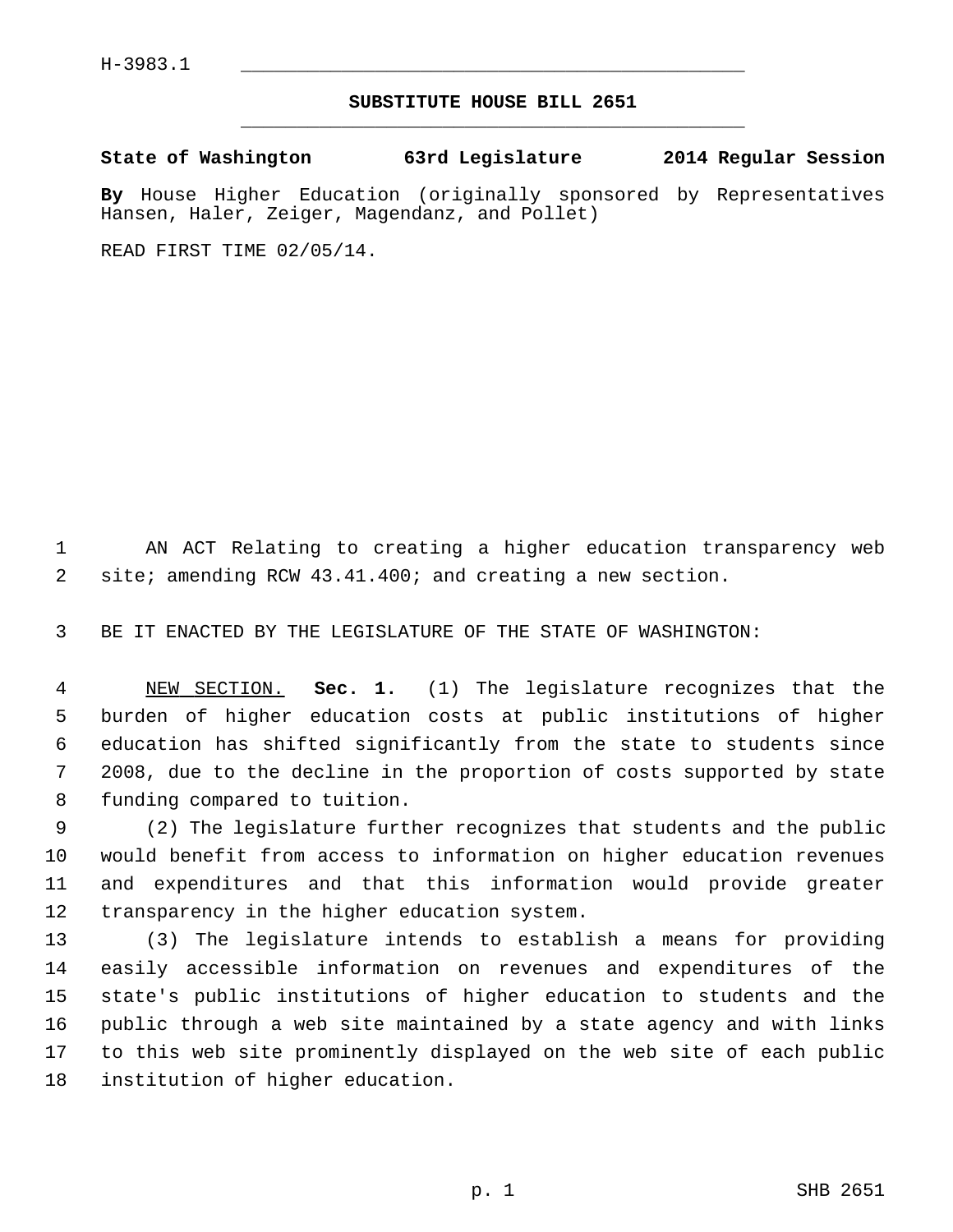1 **Sec. 2.** RCW 43.41.400 and 2012 c 229 s 585 are each amended to 2 read as follows:

 3 (1) An education data center shall be established in the office of 4 financial management. The education data center shall jointly, with 5 the legislative evaluation and accountability program committee, 6 conduct collaborative analyses of early learning, K-12, and higher 7 education programs and education issues across the P-20 system, which 8 includes the department of early learning, the superintendent of public 9 instruction, the professional educator standards board, the state board 10 of education, the state board for community and technical colleges, the 11 workforce training and education coordinating board, the student 12 achievement council, public and private nonprofit four-year 13 institutions of higher education, and the employment security 14 department. The education data center shall conduct collaborative 15 analyses under this section with the legislative evaluation and 16 accountability program committee and provide data electronically to the 17 legislative evaluation and accountability program committee, to the 18 extent permitted by state and federal confidentiality requirements. 19 The education data center shall be considered an authorized 20 representative of the state educational agencies in this section under 21 applicable federal and state statutes for purposes of accessing and 22 compiling student record data for research purposes.

23 (2) The education data center shall:

24 (a) In consultation with the legislative evaluation and 25 accountability program committee and the agencies and organizations 26 participating in the education data center, identify the critical 27 research and policy questions that are intended to be addressed by the 28 education data center and the data needed to address the questions;

29 (b) Coordinate with other state education agencies to compile and 30 analyze education data, including data on student demographics that is 31 disaggregated by distinct ethnic categories within racial subgroups, 32 and complete P-20 research projects;

33 (c) Collaborate with the legislative evaluation and accountability 34 program committee and the education and fiscal committees of the 35 legislature in identifying the data to be compiled and analyzed to 36 ensure that legislative interests are served;

37 (d) Annually provide to the K-12 data governance group a list of 38 data elements and data quality improvements that are necessary to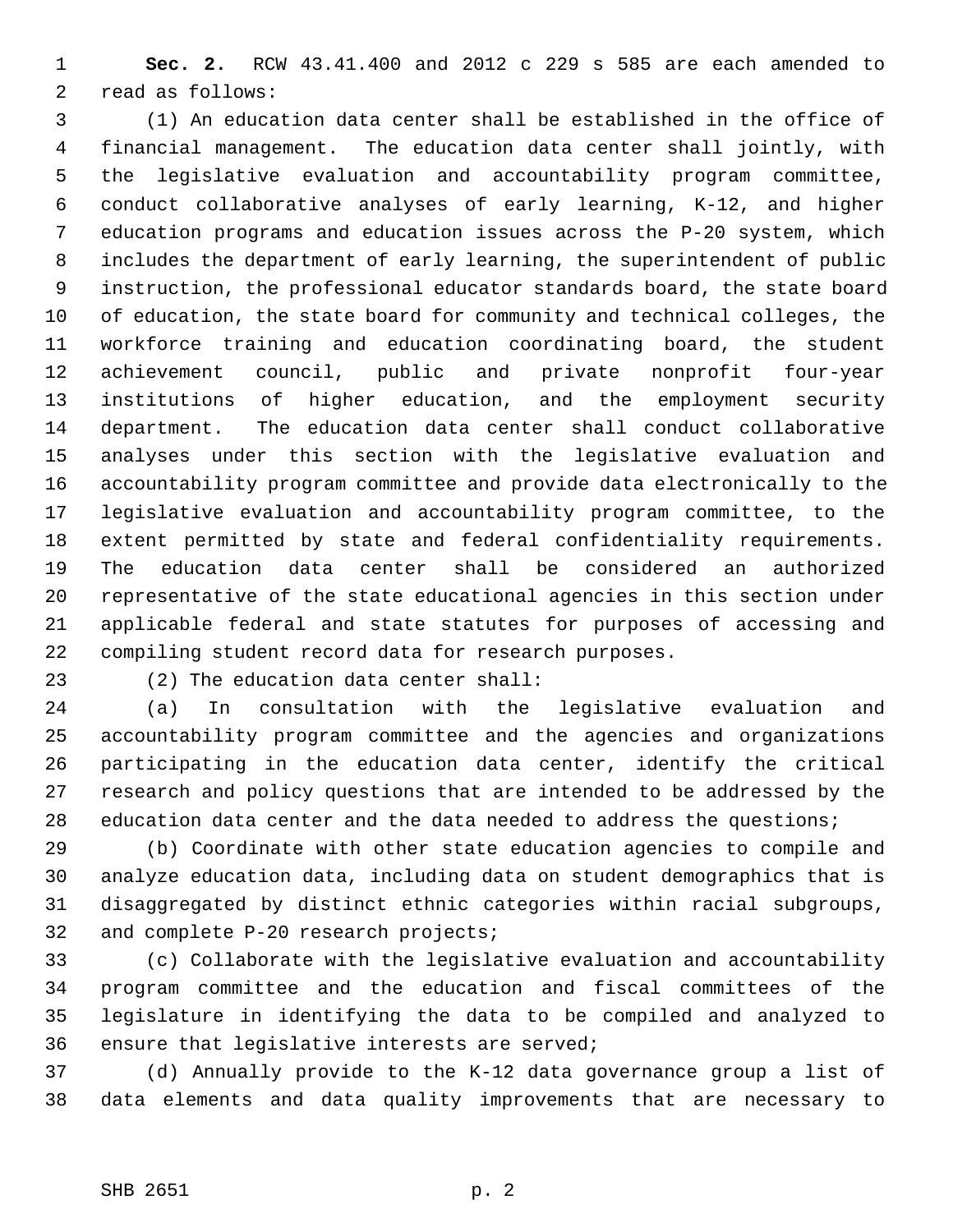1 answer the research and policy questions identified by the education 2 data center and have been identified by the legislative committees in 3 (c) of this subsection. Within three months of receiving the list, the 4 K-12 data governance group shall develop and transmit to the education 5 data center a feasibility analysis of obtaining or improving the data, 6 including the steps required, estimated time frame, and the financial 7 and other resources that would be required. Based on the analysis, the 8 education data center shall submit, if necessary, a recommendation to 9 the legislature regarding any statutory changes or resources that would 10 be needed to collect or improve the data;

11 (e) Monitor and evaluate the education data collection systems of 12 the organizations and agencies represented in the education data center 13 ensuring that data systems are flexible, able to adapt to evolving 14 needs for information, and to the extent feasible and necessary, 15 include data that are needed to conduct the analyses and provide 16 answers to the research and policy questions identified in (a) of this 17 subsection;

18 (f) Track enrollment and outcomes through the public centralized 19 higher education enrollment system;

20 (g) Assist other state educational agencies' collaborative efforts 21 to develop a long-range enrollment plan for higher education including 22 estimates to meet demographic and workforce needs;

23 (h) Provide research that focuses on student transitions within and 24 among the early learning, K-12, and higher education sectors in the P-25 20 system; and

26 (i) Make recommendations to the legislature as necessary to help 27 ensure the goals and objectives of this section and RCW 28A.655.210 and 28 28A.300.507 are met.

29 (3) The department of early learning, superintendent of public 30 instruction, professional educator standards board, state board of 31 education, state board for community and technical colleges, workforce 32 training and education coordinating board, student achievement council, 33 public four-year institutions of higher education, and employment 34 security department shall work with the education data center to 35 develop data-sharing and research agreements, consistent with 36 applicable security and confidentiality requirements, to facilitate the 37 work of the center. Private, nonprofit institutions of higher 38 education that provide programs of education beyond the high school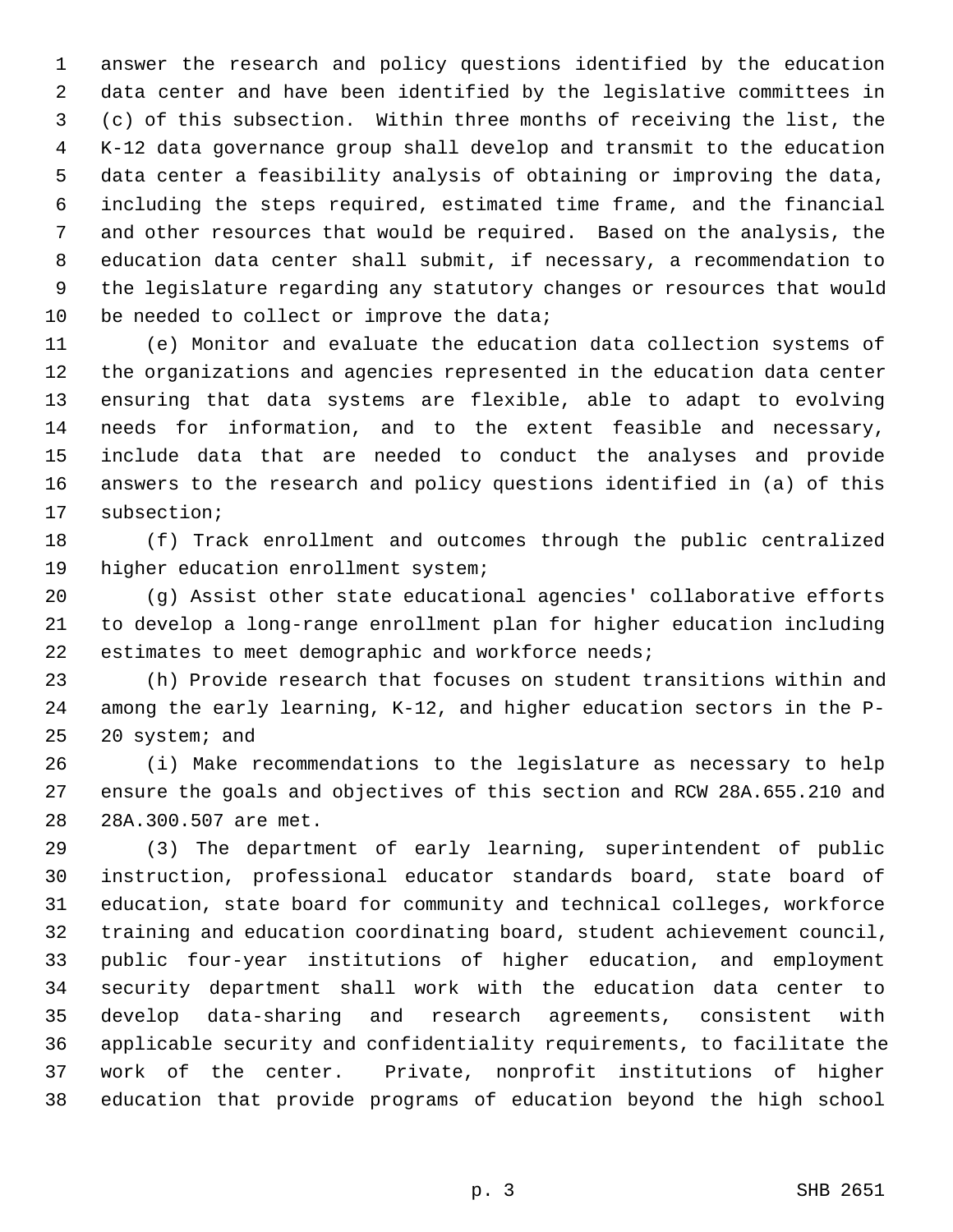1 level leading at least to the baccalaureate degree and are accredited 2 by the Northwest association of schools and colleges or their peer 3 accreditation bodies may also develop data-sharing and research 4 agreements with the education data center, consistent with applicable 5 security and confidentiality requirements. The education data center 6 shall make data from collaborative analyses available to the education 7 agencies and institutions that contribute data to the education data 8 center to the extent allowed by federal and state security and 9 confidentiality requirements applicable to the data of each 10 contributing agency or institution.

 (4)(a) By January 1, 2015, the education data center shall include easily accessible information on revenues and expenditures for each institution of higher education as defined in RCW 28B.10.016 on the higher education dashboard established in RCW 28B.77.090.

 (b) In maintaining revenue and expenditure information, the education data center shall:

 (i) Ensure the web site is easily accessed by students and the public;

 (ii) Ensure data is collected and displayed in accordance with laws 20 relating to confidentiality and public records in chapter 42.56 RCW;

 (iii) Wherever possible, use data from existing data sources including the higher education revenue and expenditure data of the legislative evaluation and accountability program committee for the purposes of RCW 44.48.150, data submitted to the office of financial management for budget and accounting purposes, and data collected by the state board for community and technical colleges and the institutions of higher education as defined in RCW 28B.10.016;

(iv) Include historical data to allow year-to-year comparisons;

 (v) Analyze and display the data in order to communicate the relative size of revenues and expenditures for each institution of higher education as defined in RCW 28B.10.016 in an easily accessible and understandable format;

## (vi) Provide basic enrollment information for each institution of higher education for context; and

- (vii) Update the web site each year.
- (c) Each institution of higher education as defined in RCW 28B.10.016 and the state board for community and technical colleges, to the extent possible and subject to laws relating to confidentiality,